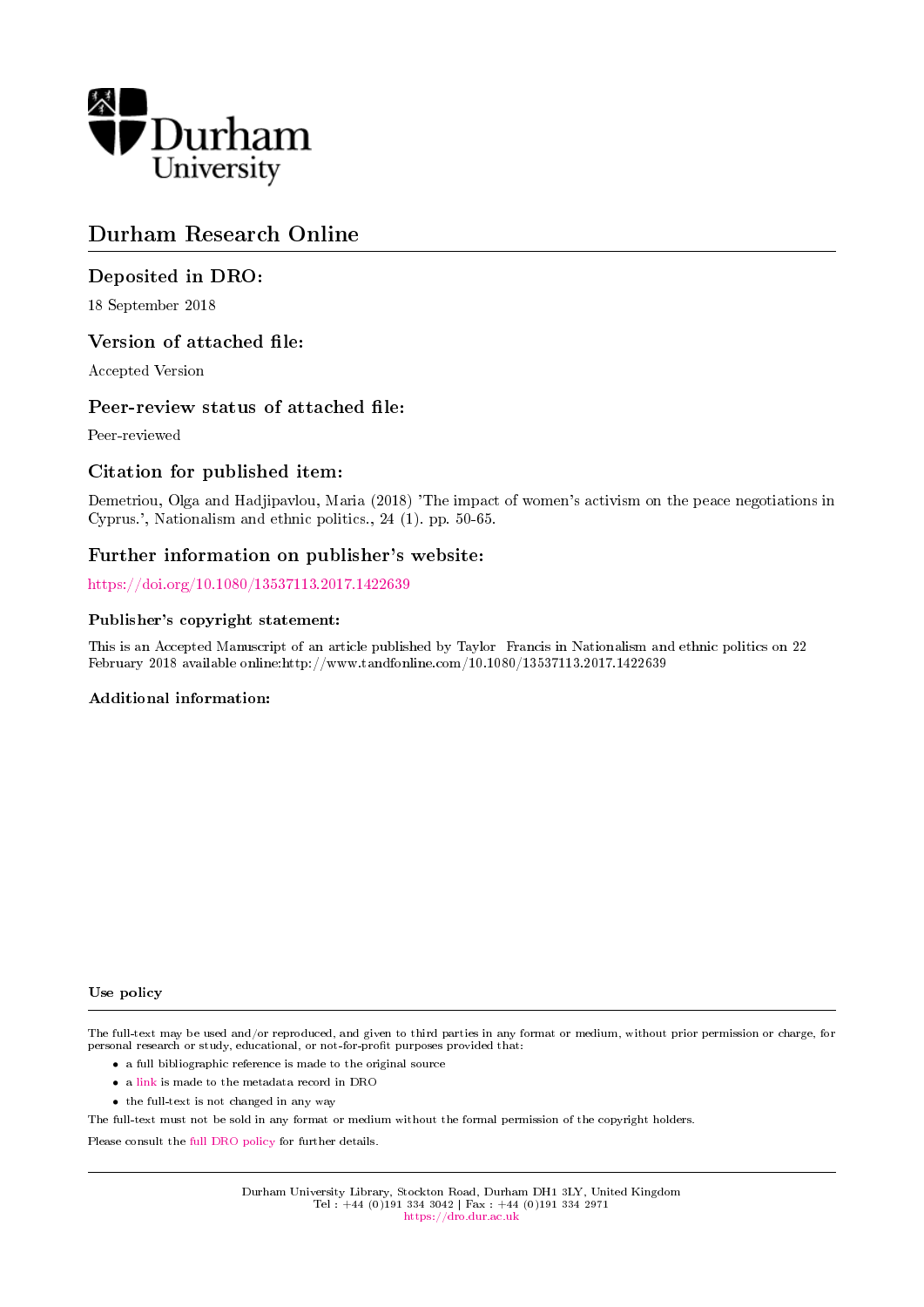# **The Impact of Women's Activism on the Peace Negotiations in Cyprus**

*Olga Demetriou, PRIO and Maria Hadjipavlou, UCY*

Olga Demetriou PRIO Cyprus Centre [Olga.demetriou@yahoo.co.uk](mailto:Olga.demetriou@yahoo.co.uk)

Olga Demetriou is a social anthropologist working on conflict, refugeehood, and minorities, and gender in Greece and Cyprus. She has authored two monographs, *Capricious Borders* (Berghahn Books) and *Refugeehood and the Post-Conflict Subject* (SUNY Press).

Maria Hadjipavlou University of Cyprus [mariat@ucy.ac.cy](mailto:mariat@ucy.ac.cy)

Maria Hadjipavlou has retired from the University of Cyprus and is a conflict resolution and gender studies expert. She has published in international journals, edited books and her book *Women and Change in Cyprus: feminisms, Gender in Conflict* (I.B Tauris 2010) has become a reference book on women and Cyprus.

#### Abstract:

Our paper will focus on Cypriot women's activism with particular reference to the work of the Gender Advisory Team (GAT), which has used the UNSC Resolution 1325 to produce specific recommendations to the negotiators and the third parties dealing with the solution of the Cyprus conflict. We will discuss specifically GAT's recommendations to the issue of Governance and Power-Sharing from a feminist perspective and how this has been brought to the negotiating table. We will also discuss the application of the gender-ethnicity nexus in the context of citizenship and belonging. We will draw on the parameters used to discuss citizenship in the ongoing Cyprus peace negotiations. Seeing these parameters against those of the 1960 independence Constitution, the paper will discuss shifts in governmentality through the conflict and post-conflict periods, concentrating at each point on their presumptions about gender. In this sense, it is argued that the current discussions on citizenship are partly the result of unacknowledged considerations of gender, largely placed on the table by gender activists. This situation poses a question about how we are to interpret the paradoxical incorporation of activist women's voices in peace processes.

Acknowledgments:

We would like to thank the two anonymous reviewers as well as Siobhan Byrne and Allison McCulloch for their valuable comments on the paper. We also thank sisters in the Gender Advisory Team and our interlocutors over the years, whose presence, although unnamed, permeates the text.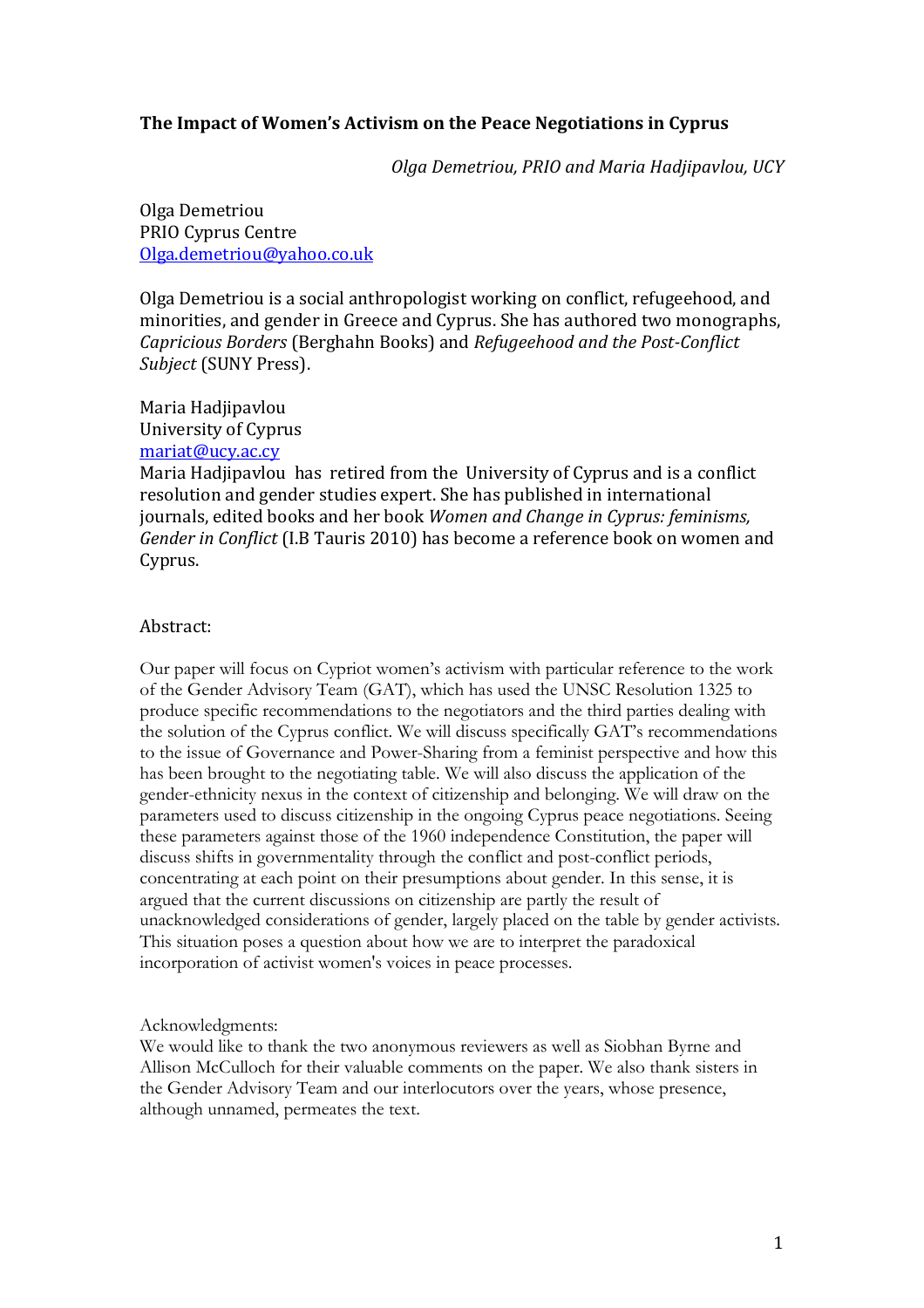# **The Impact of Women's Activism on the Peace Negotiations in Cyprus**

## **Understanding Feminist Peace**

- *Quota systems are the most anti-feminist policy that we could ask for*
- *Why do you say that?*
- *Because the women that get into post are not always the best candidates*
- *You mean by comparison to the male politicians we've had so far?*
- *Touché [laugh]*

The dialogue above, between a Greek-Cypriot public figure and a Turkish-Cypriot party member, took place during a gathering of Greek-Cypriot and Turkish-Cypriot women involved in politics, organized by the Gender Advisory Team (GAT), to coordinate a 2015 petition campaign on integrating women's perspectives into the peace negotiation process. The Turkish-Cypriot interlocutor has been involved in lobbying activities that resulted in some Turkish-Cypriot parties instituting their own gender quota rules; the Greek-Cypriot has often brought to public attention the social contribution of women and the effects of major political events on them.

We open with this quote to underscore a number of things about feminist understandings of peace, which we relate in the rest of the article to UNSCR 1325 – that such understandings are multiple and complex, that their confluence cannot be taken for granted, that open discussion can resolve some of the issues and probably not all, that the logic of male dominance is engrained in places we might not expect to find it, that politics can indeed be done otherwise but that 'otherwise' often remains to be conceived and argued over. These insights, like the quote above, are not by any means unique to Cyprus. Indeed, we are certain that many of the feminist peace researchers reading the lines above will already have smirked, remembering similar conversations from their own field sites. And in Cyprus too, these arguments were not being aired for the first time.

What we want to suggest is that quota systems, feminism, strategy, or politics, are refracted by questions of peace. Had this not been an inter-ethnic dialogue, the point might not have been conceded as easily. The Greek-Cypriot participant marveled, after her interlocutor had left, at how far 'ahead' Turkish-Cypriot women were in terms of feminist politics – comparable efforts by Greek-Cypriot women already underway notwithstanding. Feminist peace is by definition an intersectionality question. Feminist peace activists are gendered and racialized subjects at once. The moment either of those filters is set aside, the dialogue becomes a different sort of exchange: a progressive Other woman from whom we might learn might become a far-off (co-ethnic) radical who might, or indeed should, be dismissed. Inversely, a feminist critic of our own military violence might be right, under the wrong ethnic sign she is a nationalist.

In this article we want to concentrate on what this means for power-sharing. In coining the term 'intersectionality' in 1989, Crenshaw referred to multiple forms of discrimination facing women of colour in the US – like standing on an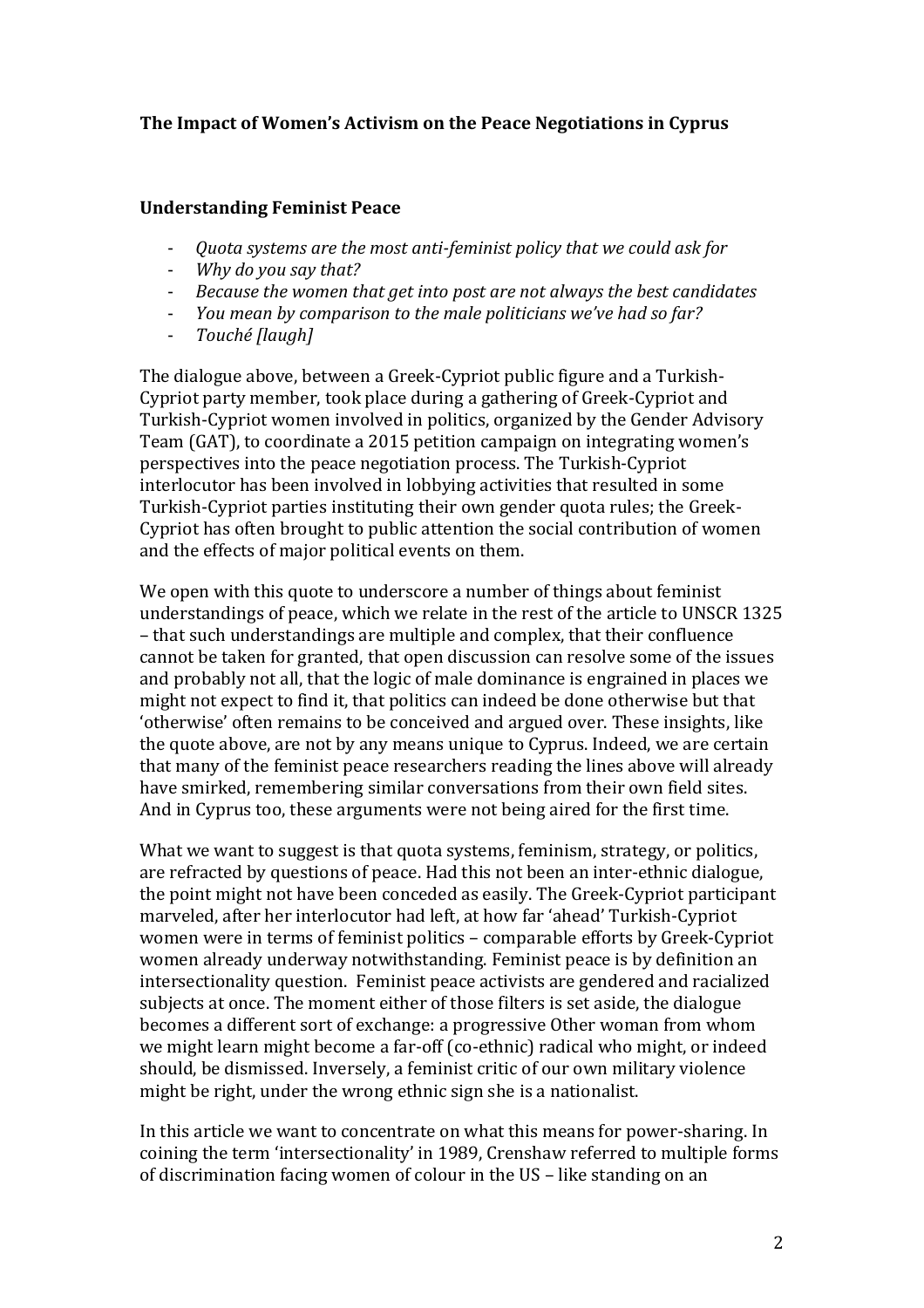intersection, at risk of being harmed in the direction of race or gender (Crenshaw, 1989). In feminist peace work such structures of discrimination persist as we navigate questions of why, how, and who. Is peace work to be justified on the basis of essentialised gendered dispositions (Ruddick, 1989) when feminism's starting point is the social construction of gender (Elshtain, 1987; Sylvester, 1987)? Does militarism remain the key site of patriarchy (Enloe, 1989) when gender is de-essentialised? How far are feminist versions of peace situated and contextual (Mohanty, 1995; Spivak, 1999)? Who speaks for nonhierarchical feminist peace when access presumes hierarchy?

These questions have guided feminist scholarship on peace and conflict and remain very real in practice in Cyprus. They are questions implied in the ways we have seen women reject the 'feminist' label, debate special measures, discuss citizenship, criticize mainstreaming mechanisms, write and re-write her-stories, punctuate public debate, or question women in office. Our purpose in this article is to elucidate these connections between theory and practice as apply to Cyprus and extract lessons about such connections for elsewhere. We take as our point of focus the group we have most closely associated with, the Gender Advisory Team, and its story of providing a blueprint on the use of UNSCR 1325 on feminist practice on the ground. Both of us have been founding members of the group, and have worked with others to hatch out the group's recommendations to peace negotiators, as well as in lobbying for their inclusion in the peace talks. And since 2015, we have also sat on the Technical Committee of Gender Equality, which is a formal body attached to the negotiations, arising out of the efforts of GAT and other feminist activists.

GAT was formed in 2009 as a loose group of women, Greek-Cypriots and Turkish-Cypriots, who hail from different backgrounds: about half are academics, some are involved in various NGOs, some have political profiles – and these roles also overlap. A common point of reference for many of us is previous activity in bicommunal groups, working towards peace, and a sensitivity against gender bias. The group is not registered, it does not hold strictly regular meetings, it does not have a hierarchy. It has in the past held activities like seminars, conferences, consultations with other women, and has met negotiating officials, including UN. It initially came together through efforts to coordinate activities and ideas about 'women, peace, and security'; a number of platforms where we ended up meeting each other and picking up conversation threads were centred around UNSCR 1325. Yet GAT was concerned not to 'transpose' the Resolution's parameters unreflectively, but to use them as a tool, applying them to realities in Cyprus and towards addressing local issues.<sup>1</sup> Thus, what has held the group together through the years was largely the shared understanding that what constitutes key problems in the Cyprus conflict and their gendered nature are namely nationalist and militarist mentalities.

<sup>1</sup> See also Demetriou, Olga and Maria Hadjipavlou, 2016. 'Engendering the Post-Liberal Peace in Cyprus: UNSC Resolution 1325 as a Tool.' in Richmond, Oliver and Sandra *Pogodda (eds) Post-Liberal Peace Transitions: Between Peace Formation and State Formation.* Edinburgh: Edinburgh University Press.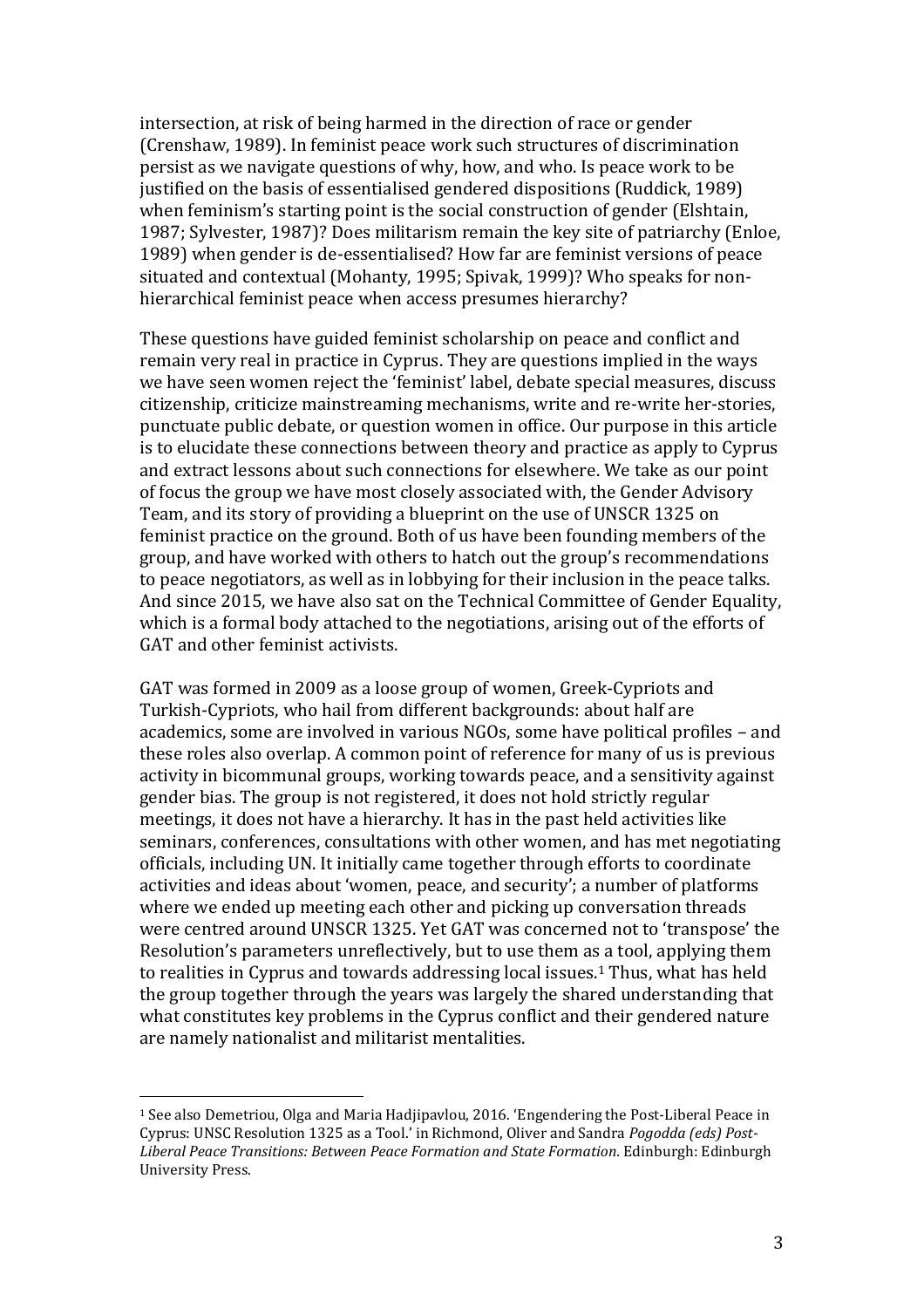This understanding has also driven the group's key output, sets of recommendations to the negotiators about parameters that need to be included in a future constitution and legal and other political arrangements so that gender and conflict dynamics may begin to change substantially after a settlement is agreed. Indicatively, the recommendations range from the inclusion of relevant international agreements within the settlement, to the introduction of quota systems, dedicated bodies and oversight mechanisms, to the reform of the military and education system, and specific provisions on property and economic rights. Some of these recommendations state the obvious, others have the potential to turn the logic of negotiation on its head, as we explain next.

### **Feminist Peace and UNSCR 1325**

- *But why are we talking about citizenship as a women's issue?*
- *Because it affects families and the ways they are constituted.*
- *How? Give me an example.*
- If the law says marriage is an issue for the communal chambers, as it did in *1960, that precludes inter-ethnic options. You are undermining people's right to choose.*
- *And if you tie citizenship to ethnicity via electoral lists you are reproducing the divisions that led us here.*
- *So you could make constituent state citizenship a matter of registration at 18.*
- *And that would go far beyond the 'small minority'. It would mean everyone is faced with the question of who they are or want to be.*
- *And entertain the possibilities.*

 $\overline{a}$ 

- *That would actually be the most radical proposal ever made on shifting the ethnic premises of the conflict…*

This exchange has been reconstructed from discussions between GAT members as the recommendations were being drafted. It is indicative of the set of questions that we have found ourselves asking and answering in attempts to apply UNSCR 1325 to the situation in Cyprus. The central question was always one: How does power-sharing relate to gender / women? Sometimes, the answers seemed obvious, sometimes debate and arguing yielded tighter and more significant interventions than originally envisioned.

How does one use UNSCR 1325? Since its adoption in 2000, numerous assessments pointed to both strengths and weaknesses of UNSCR 1325. <sup>2</sup> Equally,

<sup>2</sup> See Naraghi-Anderlini, Sanam B. "Women, Peace and Security: A Policy Audit." London: International Alert (2001); Hill, Felicity, Mikele Aboitiz, and Sara Poehlman-Doumbouya. "Nongovernmental organizations' role in the buildup and implementation of Security Council Resolution 1325." Signs: Journal of Women in Culture and Society 28, no. 4 (2003): 1255-1269; Hill, Felicity, Carol Cohn, and Cynthia Enloe. "UN Security Council Resolution 1325 three years on: gender, security and organizational change." Center for Gender in Organizations (2004); Bell, Christine, and Catherine O'Rourke. "Peace agreements or pieces of paper? The impact of UNSC Resolution 1325 on peace processes and their agreements." International & Comparative Law Quarterly 59, no. 4 (2010): 941-980; Otto, Dianne. "A Sign of Weakness-Disrupting Gender Certainties in the Implementation of Security Council Resolution 1325." Mich. J. Gender & L. 13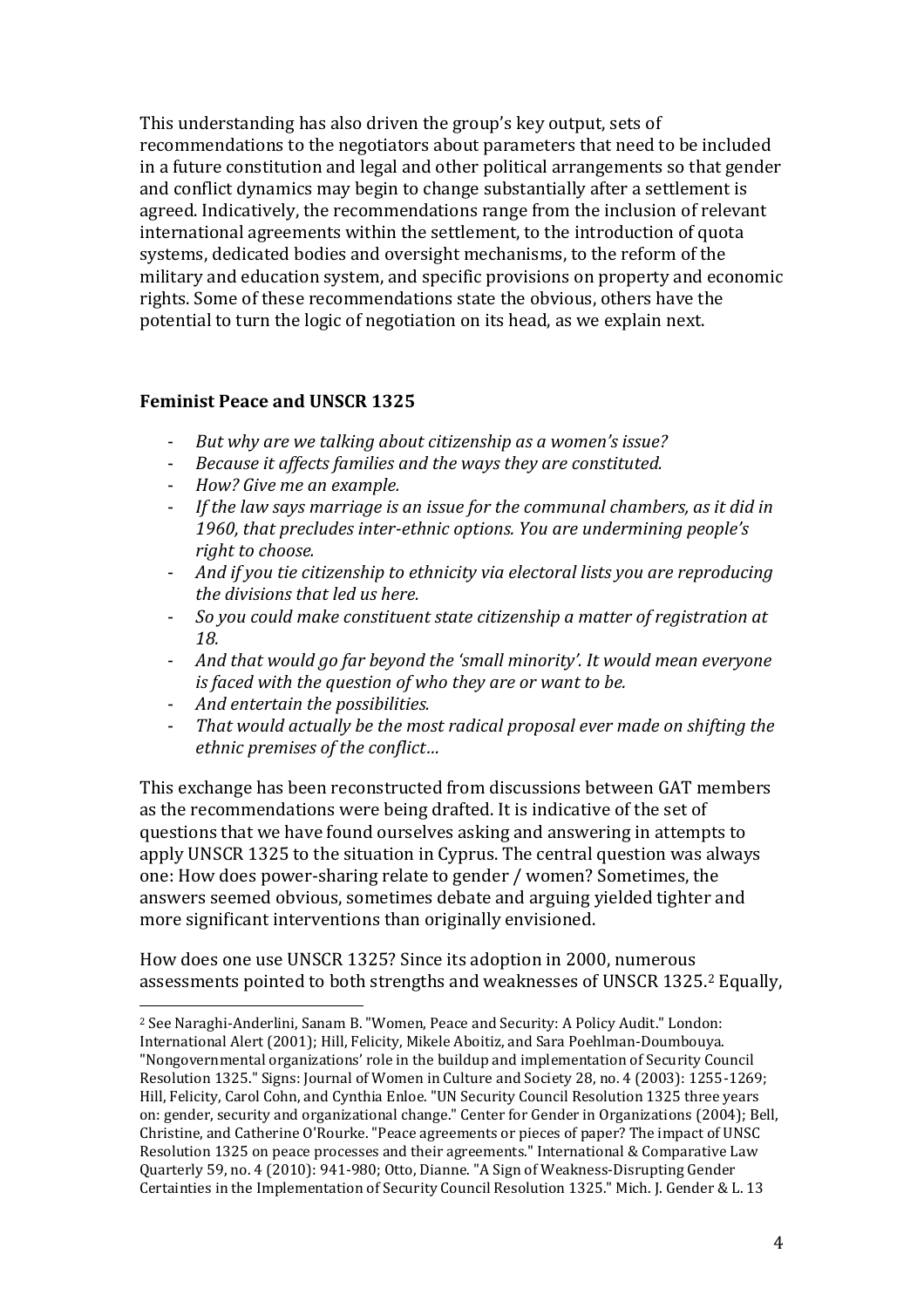accounts of its implementation around the world show context-relevance: Afghanistan, Sri Lanka, the Balkans, Cyprus, Brazil, Ireland, Israel, and various African states.<sup>3</sup> Unsurprisingly, these assessments have been increasingly critical and cynical. Initially, issues of scope were noted proposing policies to bolster the Resolution,<sup>4</sup> then gaps of implementation were registered,<sup>5</sup> and later hardhitting analyses of the neocolonial politics of National Action Plans and the coincidence of its follow-up resolutions to a militarist and securitizing war-onterror agenda.<sup>6</sup> In other work<sup>7</sup> we have examined the framing of UNSCR1325

(2006): 113-175; Otto, Dianne. "The Security Council's alliance of gender legitimacy: the symbolic capital of Resolution 1325." Fault lines of international legitimacy (2010): 239-275; Reilly, Niamh. "Seeking gender justice in post-conflict transitions: towards a transformative women's human rights approach." International Journal of Law in Context 3, no. 2 (2007): 155-172; Fujio, Christy C. "Invisible soldiers: how and why post-conflict processes ignore the needs of excombatant girls." JL & Soc. Challenges 10 (2008): 1-21; Tryggestad, Torunn L. "Trick or treat? The UN and implementation of security council resolution 1325 on women, peace, and security." Global Governance: a review of multilateralism and international organizations 15, no. 4 (2009): 539-557; Gumru, Belgin F., and Jan Marie Fritz. "Women, peace and security: An analysis of the national action plans developed in response to UN Security Council Resolution 1325." Societies without Borders 4, no. 2 (2009): 209-225; Gibbings, Sheri Lynn. "No angry women at the United Nations: political dreams and the cultural politics of United Nations Security Council Resolution 1325." International Feminist Journal of Politics 13, no. 4 (2011): 522-538; Pratt, Nicola. "Reconceptualizing gender, reinscribing racial–sexual boundaries in international security: the case of UN Security Council Resolution 1325 on "Women, Peace and Security"." International Studies Quarterly 57, no. 4 (2013): 772-783; Olsson, Louise, and Theodora-Ismene Gizelis, eds. Gender, Peace and Security: Implementing UN Security Council Resolution 1325. Routledge, 2015; Cook, Sam. "The 'woman-in-conflict'at the UN Security Council: a subject of practice." International Affairs 92, no. 2 (2016): 353-372; Ní Aoláin, Fionnuala. "The 'war on terror'and extremism: assessing the relevance of the Women, Peace and Security agenda." International Affairs 92, no. 2 (2016): 275-291.

<sup>3</sup> See Afghanistan (Neutwirth, Jessica. "Women and peace and security: The implementation of UN Security Council Resolution 1325." Duke J. Gender L. & Pol'y 9 (2002): 253-260), Sri Lanka (Abeysekera, Sunila. "Maximizing the Achievement of Women's Human Rights in Conflict-Transformation: The Case of Sri Lanka." Colum. J. Transnat'l L. 41 (2002): 523-540), the DRC (Puechguirbal, Nadine. "Gender training for peacekeepers: Lessons from the DRC." International Peacekeeping 10, no. 4 (2003): 113-128), Kosovo (Sharapov, Kiril. "Methodological approaches to assessing United Nations gender mainstreaming policies in Kosovo." Journal of Peacebuilding & Development 2, no. 2 (2005): 99-106), Cyprus (Hadjipavlou, Maria. "No Permission to Cross: Cypriot women's dialogue across the divide." Gender, Place & Culture 13, no. 4 (2006): 329-351), Liberia and Sierra-Leone (Nduka-Agwu, Adibeli. "'Doing gender'after the war: Dealing with gender mainstreaming and sexual exploitation and abuse in UN peace support operations in Liberia and Sierra Leone." Civil Wars 11, no. 2 (2009): 179-199), Uganda (Maina, Grace. "The complexity of applying UN Resolution 1325 in post conflict reintegration processes: The case of Northern Uganda." ACCORD Occasional Paper 5, no. 1 (2011): 1-39), Brazil (Giannini, Renata, Mariana Lima, and Pérola Pereira. "Brazil and UN Security Council Resolution 1325: Progress and Challenges of the Implementation Process 1." Prism: a Journal of the Center for Complex Operations 6, no. 1 (2016): 178-197), Ireland (Hoewer, Melanie. "UN Resolution 1325 in Ireland: limitations and opportunities of the international framework on women, peace and security." Irish Political Studies 28, no. 3 (2013): 450-468), Israel (Aharoni, Sarai B. "Internal variation in norm localization: Implementing security council resolution 1325 in Israel." Social Politics 21, no. 1 (2014): 1-25), the Balkans (Irvine, Jill A. "Leveraging Change: Women's Organizations and the Implementation of UNSCR 1325 in the Balkans." International Feminist Journal of Politics 15, no. 1 (2013): 20-38).

<sup>4</sup> For example, Anderlini, 2001.

<sup>5</sup> Otto, 2006

 $\overline{a}$ 

<sup>6</sup> NiAolain, 2016 and this volume

<sup>7</sup> Demetriou and Hajipavou, 2016.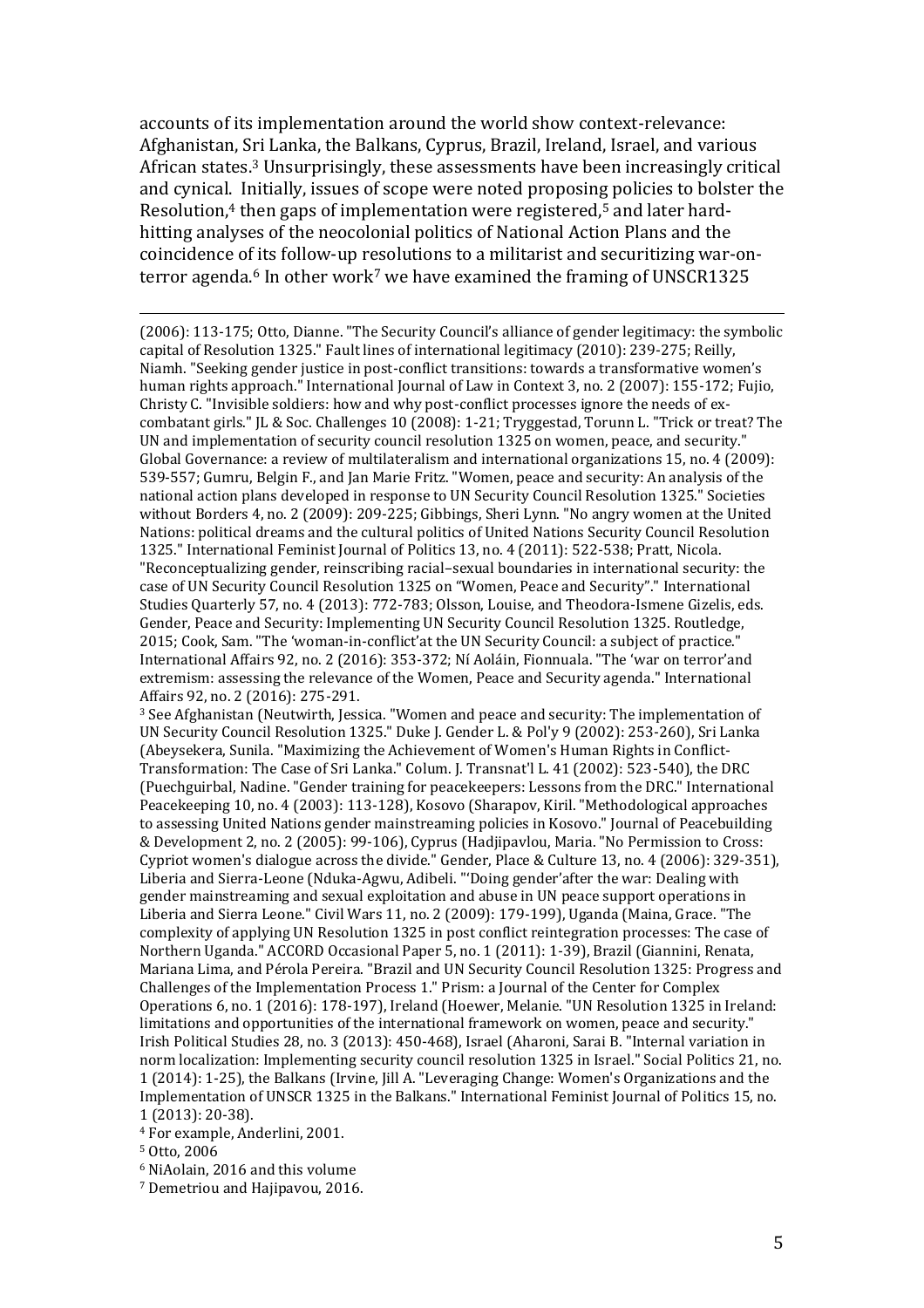within a liberal peace agenda. At the same time, we noted the possibilities it has opened up for articulating local concerns. We therefore concluded, that despite its drawbacks, and indeed because of them, UNSCR 1325 should be seen as a tool towards feminist peace politics rather than an end. We start here from this premise to offer a local interpretation of UNSCR 1325.

UNSCR 1325 is based on four pillars: prevention, participation, protection, and relief and recovery.<sup>8</sup> This categorization responds well to a processual analysis of conflict, where different stages require different foci of attention but where large policy overlaps also occur. However, in a long-standing stale-mated conflict like Cyprus, these stages may not be as clear-cut and the separation of different policy areas may be more effective. For example, whereas wartime hostilities ended in Cyprus in 1974, the kinds of measures that are normally understood to fall under 'prevention' (e.g. education regarding prevention of conflict and sexual abuse and exploitation) have been diachronically relevant and continue to be so.

Thus, in a slightly adapted form, we suggest an interpretation of the Resolution along a '4 Ps' axis, whereby article sets are mapped onto context and timespecific policies (Table 1). Given the emphasis increasingly being placed on the implementation of UNSCR 1325 in the form of National Action Plans produced by states, often required as part of their commitments to CEDAW, we suggest that such interpretations, must guide attempts to integrate UNSCR 1325 into local realities. GAT produced recommendations on three of these four broad areas, excepting 'peacekeeping' which does not address local politicians. This exclusion could be read in a postcolonial frame as indicative of a confinement of 'local' initiatives to local actors, leaving global players like the UN outside the scope of scrutiny. But in this case, it was mainly the framing of the negotiations as a local issue, a process led by 'Cypriots for Cypriots' that drove this reading, an issue we explore further in the next section. Much of the work related to participation and protection drew from global and local knowledge of earlier initiatives and demands. GAT's most conceptually demanding work was the interpretation involved in the last area, the mainstreaming of gender perspectives into an eventual agreement. It is here that connections like those between citizenship and family law needed to be thought through and formulated clearly, succinctly, yet without compromising the content.

<sup>8</sup> For example, Anderlini (2001), USIP

[<sup>\(</sup>http://www.usip.org/gender\\_peacebuilding/about\\_UNSCR\\_1325,](http://www.usip.org/gender_peacebuilding/about_UNSCR_1325) last accessed 18 December 2016), and not least, UN Women's Implementation Report (2012).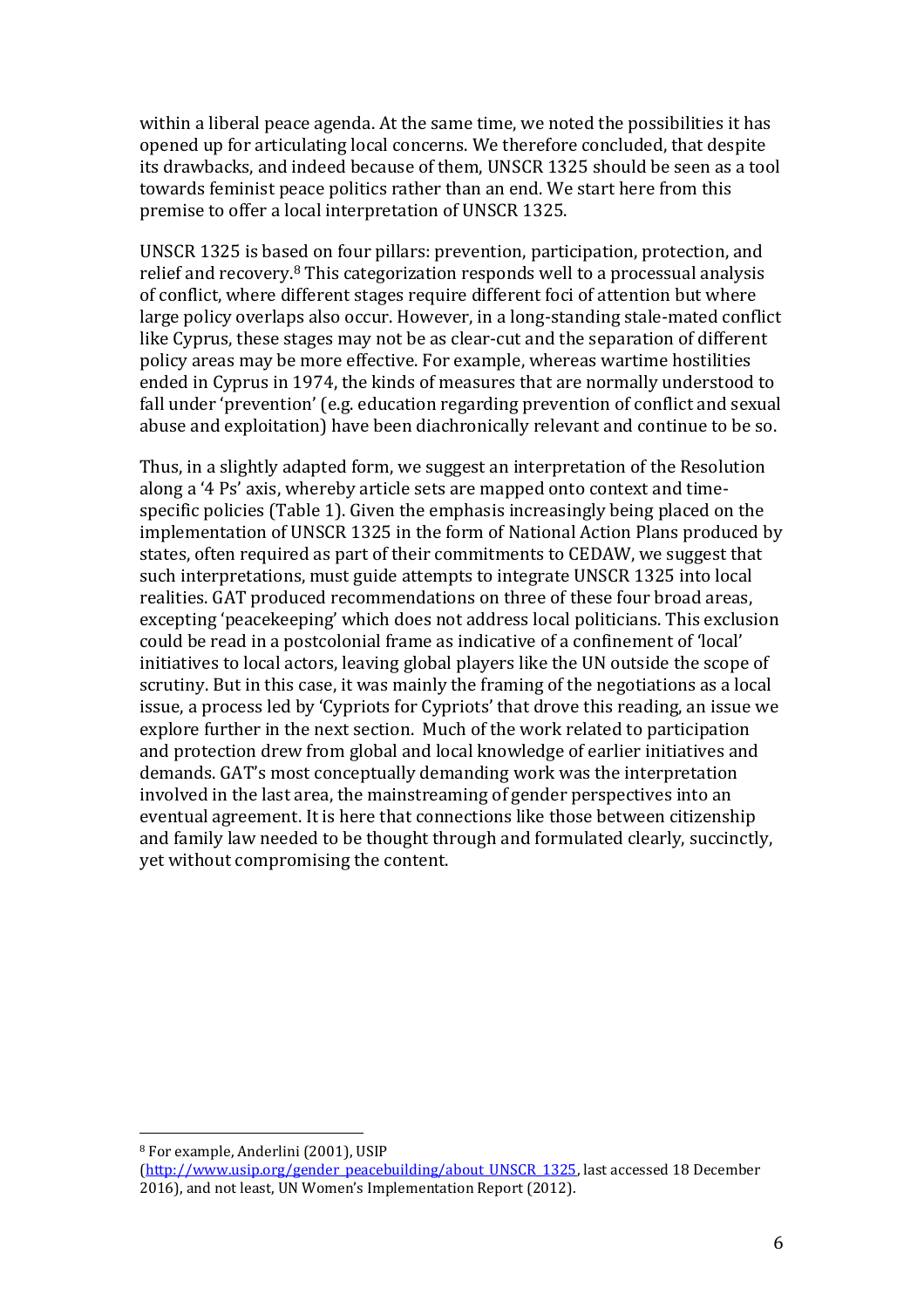| <b>Issue</b>           | <b>UNSCR</b>                   | <b>Policy</b>              | <b>Local applications</b>                                                                                                                                                                                                                                                                                                                                                                                                                                                                                                                                                   |
|------------------------|--------------------------------|----------------------------|-----------------------------------------------------------------------------------------------------------------------------------------------------------------------------------------------------------------------------------------------------------------------------------------------------------------------------------------------------------------------------------------------------------------------------------------------------------------------------------------------------------------------------------------------------------------------------|
|                        | 1325<br>articles               | actors                     |                                                                                                                                                                                                                                                                                                                                                                                                                                                                                                                                                                             |
| Participation          | 1, 2                           | Negotiators<br>Politicians | Women in key positions at<br>(i)<br>negotiations<br>(ii) Consideration of input on gender<br>dimensions by negotiators<br>(iii) Quota systems in make-up of<br>negotiating teams                                                                                                                                                                                                                                                                                                                                                                                            |
| Peacekeeping           | 3, 4, 5                        | <b>UN</b>                  | Appointment of women in top<br>(i)<br>positions in UNFICYP and UN<br><b>Good Offices missions</b><br>(ii) Appointment of gender focal<br>points for coordination with civil<br>society<br>(iii) Appointment of gender and law<br>expert in facilitation teams                                                                                                                                                                                                                                                                                                               |
| Protection             | 6, 9, 10,<br>11, 12,<br>13, 14 | Negotiators<br>Politicians | (i)<br>Investigation and prosecution of<br>gender crimes in the history of<br>the conflict<br>(ii) Monitoring and combating of<br>situation in relation to trafficking<br>(iii) Coordination of justice and police<br>mechanisms to deal with gender<br>crime<br>(iv) Shift of militarist culture                                                                                                                                                                                                                                                                           |
| Gender<br>perspectives | 7, 8, 15,<br>16, 17            | Negotiators<br>Politicians | Use of gender-sensitive language<br>(i)<br>in the constitution<br>(ii) Inclusion of gender-balance<br>articles in all areas as for<br>example: special measures in<br>governance, flexibility on internal<br>citizenship, uniformity in family<br>law, coordination of all<br>authorities under federal<br>umbrella, coordination in<br>prosecuting gender crimes<br>(iii) Centralisation and reach of<br>gender equality mechanisms in a<br>system that is both networked<br>(from grassroots to government)<br>and coordinated (through single<br>top-level federal body) |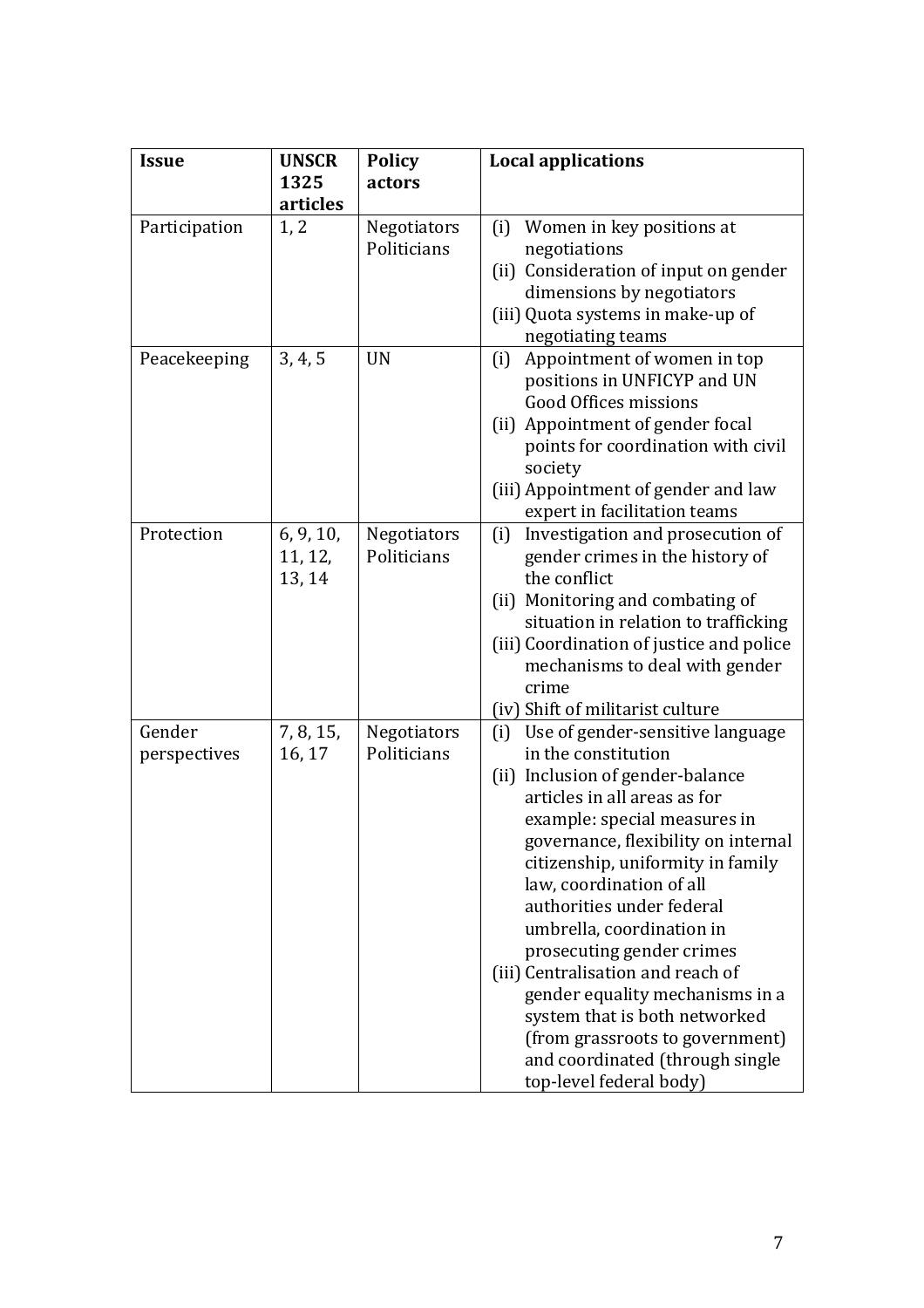# **Mapping UNSCR 1325 onto the Cyprus peace negotiations**

- *These are all good recommendations and we could indeed consider them when the time comes, but it is not time yet.*
- *When would be the time though?*
- *Once we start drafting the constitution.*
- *But then it will be too late: all the crucial decisions will have been taken.*
- *Well, it is not the time yet.*

 $\overline{a}$ 

When GAT began presenting its recommendations to the negotiators back in 2010, it was told that this was not the 'right time'. Exchanges like the above have been had at various points since then. At the same time, there have been various points at which civil society groups, and GAT among them, were urged to 'make their voices heard' because a settlement, and referendums to endorse it, were imminent.

The structure of the political negotiation process has shaped GAT's work in several ways. Since the rejection by the Greek-Cypriot leader and subsequently the Greek-Cypriot public at referendum of a UN-brokered peace settlement in 2004 (a political landmark in the history of the Cyprus conflict referred to until now as the 'Annan Plan period'), the peace negotiations were re-initiated in 2006 on a number of fresh premises. One of these, holds that the new agreement would be 'Cypriot-led'. UN teams, involved in the negotiations under a local office attached to but separate from UNFICYP, the 'UN Good Offices Mission', now 'facilitate' the talks rather than 'mediate' them. This means, as some of the personnel has put it to us, that 'no single word in the agreement can be written by a non-Cypriot'. International expertise on gender and peace agreements, cannot be called in to 'gender proof' an agreed text by editing it once written. This is perhaps more important for gender matters than other issues, because of the complete linguistic and mental shift that a feminist 'change of script' might require. As Elshtain<sup>9</sup> put it in echo of many feminists,<sup>10</sup> '[t]he feminist thinker who wishes to tackle the puzzles of power and take up questions of meaning must consider the nature of language itself'. Thus, this admonition to 'wait until the right time' means that the mental shift required to push gender equality beyond stylistics is unlikely.

Since 2006, teams of experts have constituted working groups and technical committees advising the negotiators. Working groups (on governance and

<sup>9</sup> Elshtain, Jean Bethke. "Feminist discourse and its discontents: Language, power, and meaning." Signs: Journal of Women in Culture and Society 7, no. 3 (1982): 603-621, p.603

<sup>&</sup>lt;sup>10</sup> A genealogy of linguistic investigation can be traced from Simone de Beauvoir ("The Second" Sex. 1949." Trans. HM Parshley. Harmondsworth: Penguin. 1972) onwards, to Derrida's *phallogocentrism* (Derrida, Jacques. "Of grammatology, trans." Gayatri Chakravorty Spivak Baltimore, 1976.) and its take up by Cixous (Cixous, Hélène. "1981: The Laugh of the Medusa." New French Feminisms. An Anthology. 1975.), Irigaray (Irigaray, Luce. "This sex which is not one." Feminisms: an anthology of literary theory and criticism 1977) and Kristeva (Kristeva, Julia. Desire in language: A semiotic approach to literature and art. Columbia University Press, 1980.). The adoption of discourse analysis as standard practice in feminist critique is outlined and furthered in Lazar's call for a specifically feminist critical discourse analysis (Lazar, 2005).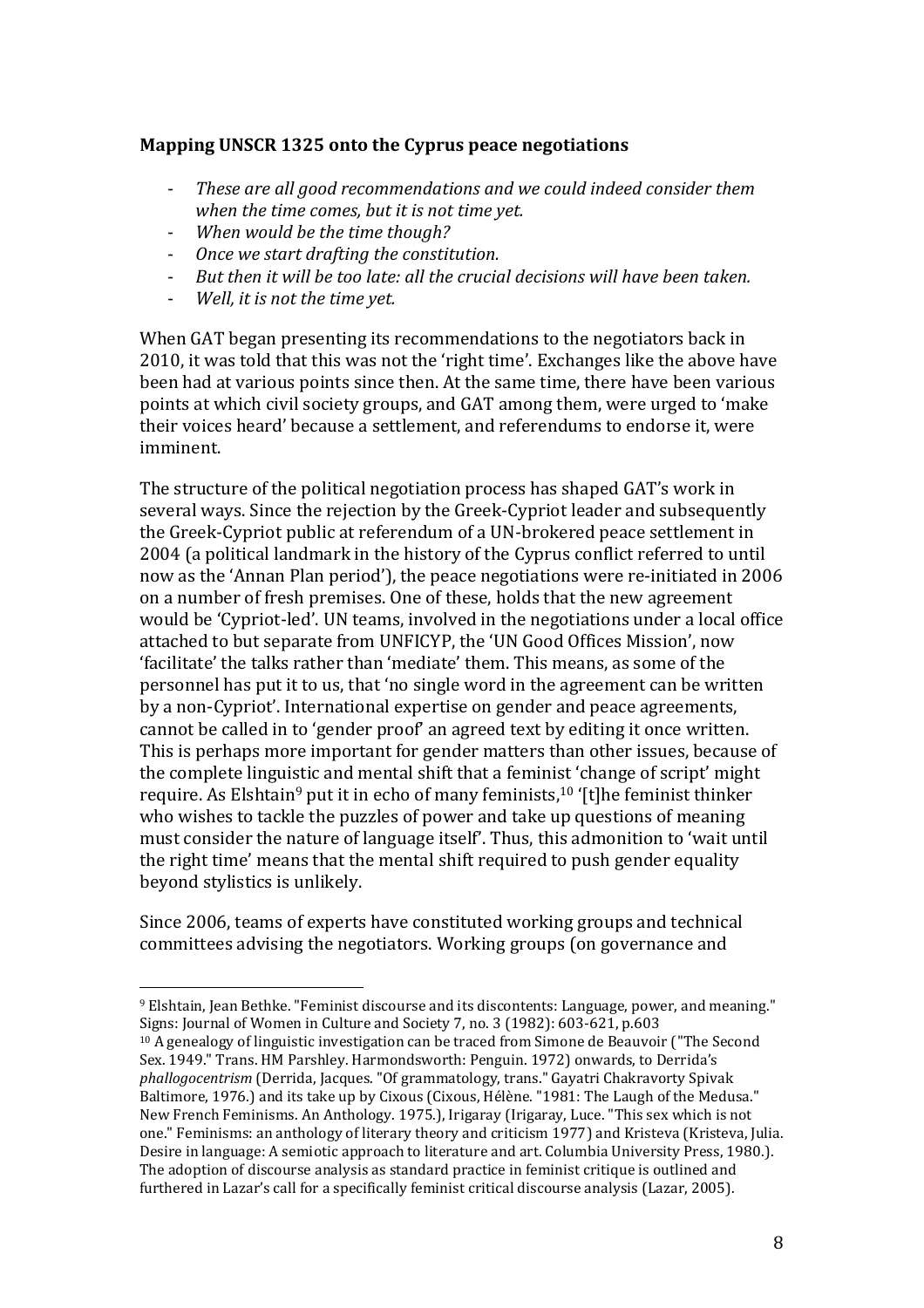power-sharing, EU matters, property, territory, economy, security, and citizenship) were set up separately on the two sides.<sup>11</sup> Technical committees comprised members from both sides sitting together and discussing aspects of the political problem affecting daily life both before and after an agreement. These initially dealt with humanitarian affairs, health, economic and commercial matters, criminal matters, cultural heritage, crossings, broadcasting, and environment. Since 2015, three more committees were established, on culture, education and gender equality (which we examine later in the article).<sup>12</sup> The headings under which negotiators and experts work are 'chapters'.

GAT took these 'chapter' areas as the base on which to articulate its recommendations and focused them on governance and power-sharing, property, citizenship, and economy. These were considered the most thorny, with power-sharing and property considered to be the two make-or-break issues. As both were taken up in the negotiations first, there was scope, we thought, for early intervention. Citizenship was also considered important because of the profound implications that an alternative reading of citizenship vis-à-vis the public-private domain involved for a host of other issues. And economy was included because as the financial crisis began to impact Cyprus, the need for a gendered dimension to economic matters gained urgency for GAT.

As much as structural parameters determined GAT's thematic work, temporal ones determined its modality. This work has been at points dense and productive, at others frustrated. Along with the 'Cypriot-led' dictum, this phase of negotiations is also said to be 'open-ended', without 'suffocating timeframes'. This means that while chapters can be discussed and negotiated at any stage of the process, 'nothing is agreed until everything is agreed' – i.e. the sides can go back and amend their positions on earlier points of agreement (or disagreement). As leaders on both sides have seen elections approaching, they have retracted on earlier positions, appeared less conciliatory than on the table, and at times broke off the talks. The most recent breakdown in the summer of 2017 is yet another example of this trend.

This on-again-off-again process also frustrates civil society groups who have seen their efforts become irrelevant overnight – and this has been more detrimental to the reconciliationist side than the rejectionist. It has also led to increasing alienation. Mounting criticism has presented the talks as a closed process, which fails to incorporate the concerns of the public and political parties, and which takes place without their involvement. As other civil society groups, GAT activists have also felt irrelevant to the talks. However, recognizing the great gaps between traditional understandings of politics and its 'change of script' mentality, GAT formulated its recommendations on the basis of the minimum of information being provided, i.e. the 'chapter' structure. GAT has had to work with the process, frustrating as it might be, or be dismissed as irrelevant 'when the time is (finally) right'.

<sup>11</sup> [http://www.philenews.com/el-gr/top-stories/885/186397/aftes-einai-oi-omades-ergasias](http://www.philenews.com/el-gr/top-stories/885/186397/aftes-einai-oi-omades-ergasias-kypriakou-tis-ek-plevras)[kypriakou-tis-ek-plevras](http://www.philenews.com/el-gr/top-stories/885/186397/aftes-einai-oi-omades-ergasias-kypriakou-tis-ek-plevras)

<sup>12</sup> <http://www.uncyprustalks.org/>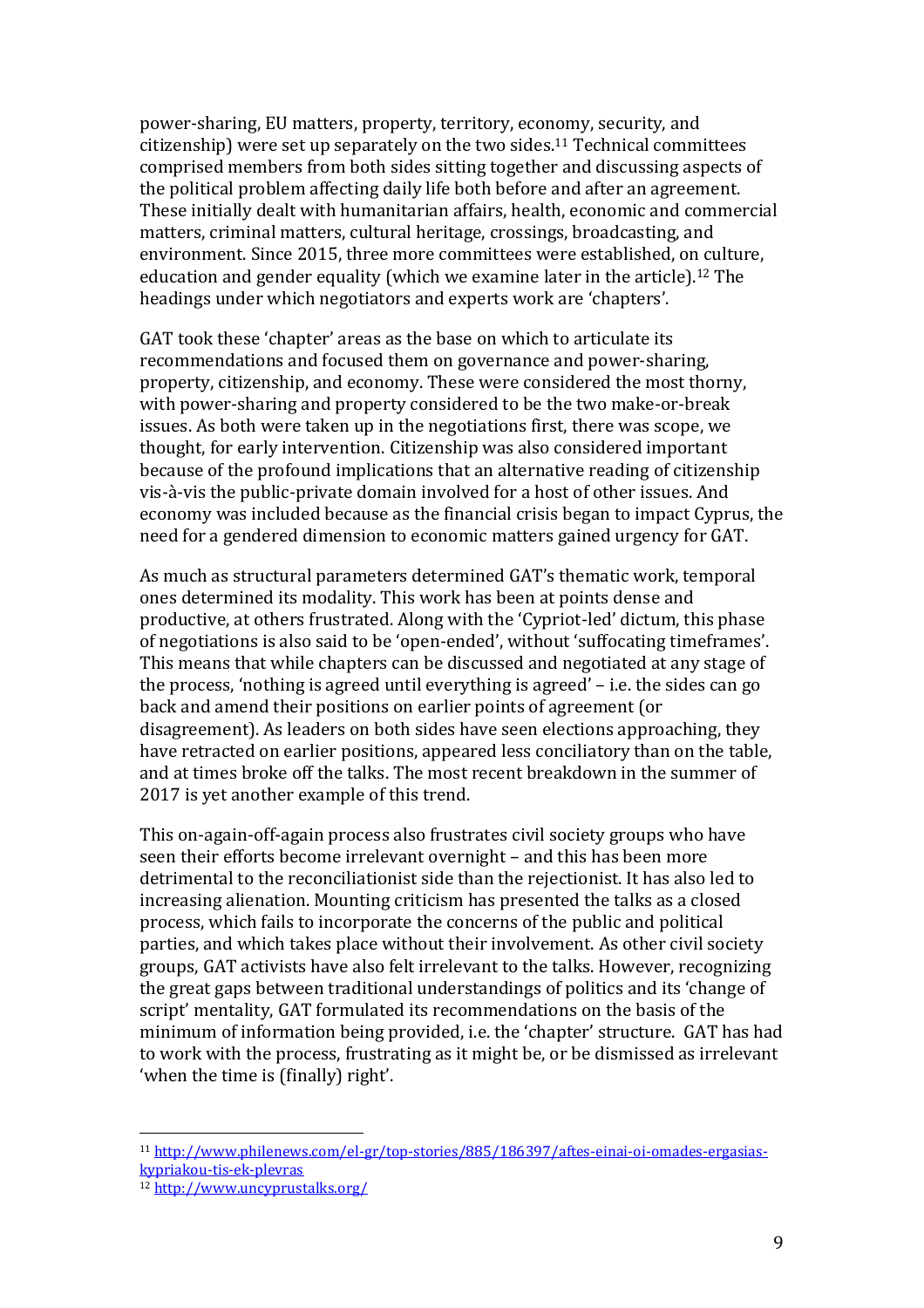# **Approaching the issues**

- *There is no issue of 'internal citizenship'. That will be simply a question of voting registration. All rights will be guaranteed on both sides.*
- *Does this include education?*
- *How do you mean?*

 $\overline{a}$ 

- *For example integrated or offering schools for children not belonging to one of the two dominant ethnicities.*
- *That has not been discussed.*

This interaction took place between GAT members and one of the officials involved in the negotiations. It is indicative of what we suggest is a feature of equivocality that characterizes the way in which the level of policy-making has negotiated the 'change of script' suggested by GAT with the letter of the recommendations it has produced. This equivocality, we want to argue, allows the channels of communication to remain open, on the one hand, officialdom to appear ready to listen, but policy to remain fixed to the script. We consider three key examples below.

*Coordination:* The first of GAT's recommendations were on power-sharing and institutional set-up. Most of them are the self-evident calls to integrate international instruments in state law (most of which the Republic has ratified anyway), and set up effective monitoring bodies. Perhaps the difficult task here is to define 'effective' in such a way so as to ensure that current practices of having bodies that are understaffed, under-resourced, and lacking in credibility and power is not replicated in the future state. GAT recommended that:

[p]olitical and public institutions … such as gender equality mechanisms, focal points, a special Ministry or a specific portfolio within a given Ministry, a parliamentary commission, a special desk at the Ombudsperson's office, and a separate unit within the federal police force [be established]. Effective coordination among federal units and between federal and constituent state units must be ensured.<sup>13</sup>

This recommendation was well received by negotiators. However, it is not a foregone conclusion that a centralized and effective mechanism such as a Ministry is part and parcel of political thinking about the new state of affairs. In fact, the federal structures being discussed do not include any major federal body to deal with 'soft issues' like social affairs, societal integration, human rights, peace and reconciliation, family matters, or discrimination. They deal with the 'hard issues' of foreign affairs, defence, justice and public order, and civic rights. This is one example of how 'listening' (and apparently endorsing) is neither really listening nor endorsing.

<sup>&</sup>lt;sup>13</sup> A complete list and explanatory notes of GAT's recommendations can be found in the group's 2012 report 'Women's Peace in Cyprus', on [http://www.gat1325.org.](http://www.gat1325.org/)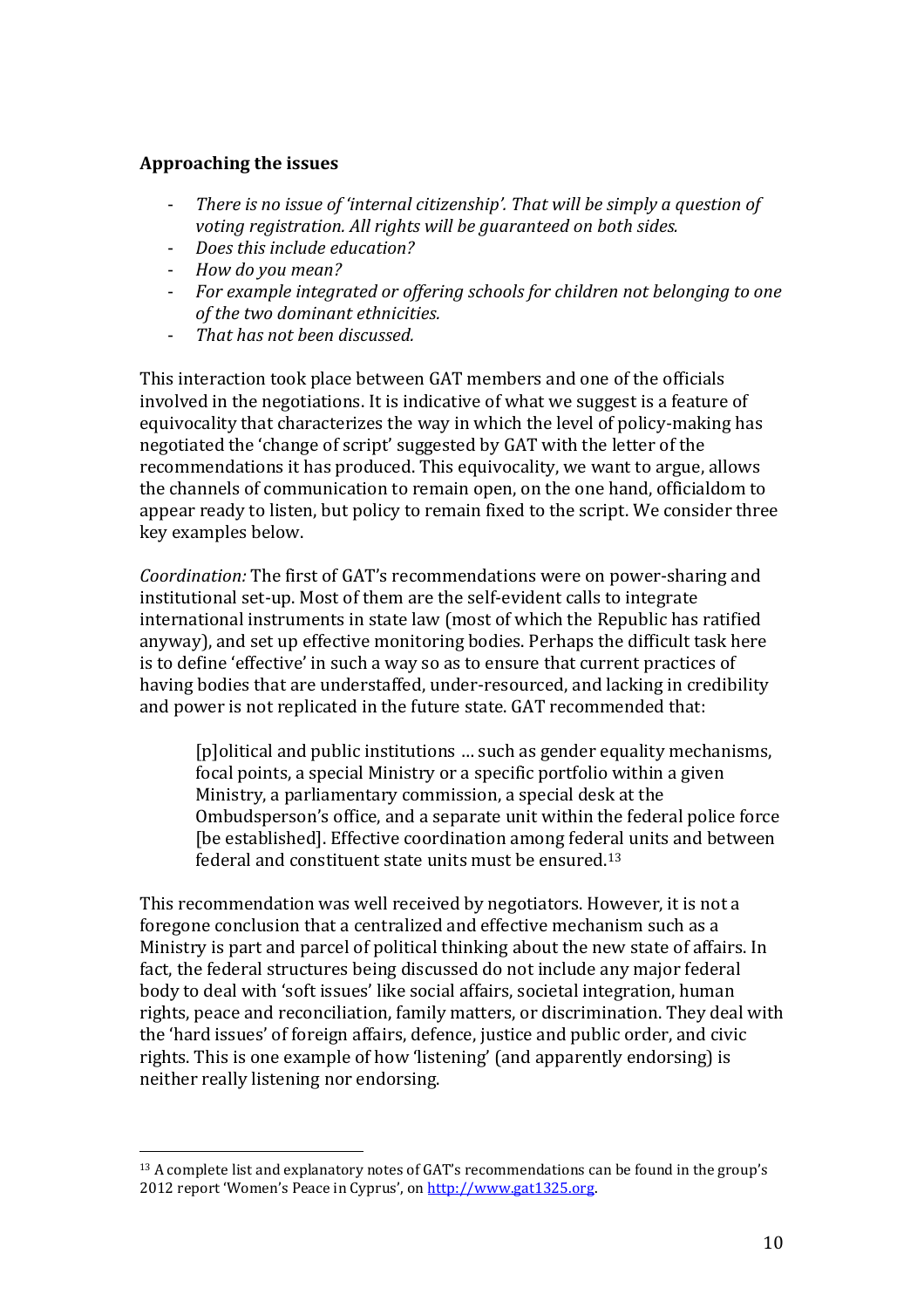*Special Measures:* Another suggestion GAT has made was the introduction of a gender quota system in elections – to complement the ethnic quota being discussed. Women's poor representation under current structures has been pointed out frequently. <sup>14</sup> This point was readily accepted by officials. Yet, and even though at the level of political parties women's representation is now a matter of policy, the introduction of gender quota systems, both under the current structures and as part of a future arrangement, are resisted. We posit that this is an outcome of the continuing marginalization of gender issues, even within the frame of gender equality – it is as if male politicians want to bestow equality to their female colleagues (and thereby also control it), but still refuse to consent to that equality being taken, and thus taken out of their control. And this is in the background of the CEDAW having asked the Republic explicitly in 2013 to begin a public awareness campaign on quotas. So when officials applaud the suggested introduction of a quota system, they point to the political parties, saying that it is them that need to carry this out – and this stifles further discussion.

*Citizenship:* GAT was also concerned about the intersectional dimensions of exclusion and the ways in which ideal constructions of the 'citizen' create inequalities for majorities, minorities, and others. Citizenship in the future state, which will operate as a 'bizonal bicommunal federation' will consist of two levels: federal state and 'constituent states'. Because the make-up of the constituent states, which are the entities which will, with some territorial adjustment, approximate the current territorial set-up of a Greek-Cypriot-run south and Turkish-Cypriot-run north, it follows that rights of residence, work, and movement will be tied to rights of representation. In other words, civic and political life will develop chiefly on the level of the constituent states and will draw into its fold all rights of citizenship, including economic, social and cultural ones. GAT argued that this essentializes citizenship as something that emanates from the act of voting, ethnically-determined as it is (to ensure that the north is Turkish-Cypriot-run, it must have a qualified majority of Turkish-Cypriot residents, which means that social and cultural institutions will cater to this Turkish-Cypriot majority, and so on).

This is the logic of the 1960 Constitution which gives rise to an article stipulating that 'a married woman belongs to the community to which her husband belongs' (§7a) and that 'a male or female child under the age of twenty-one who is not married shall belong to the Community to which his or her father belongs' (§7b). In GAT's view, freedom of settlement, residence, work, and the availability of cultural and social institutions should not be constrained by a logic of ethnopolitical purity. As critical feminist legal scholar Drucilla Cornell proposed, '[w]e need the ability to say "no" as well as to say "yes" to our community'. <sup>15</sup> Whether

<sup>14</sup> For example , most recently MIGS, Φύλο, Εξουσία και Δημοκρατία: Η Συμβολή των Γυναικών στη Βουλή των Αντιπροσώπων [Gender, Power, and Democracy: the Contribution of Women in the House of Representatives (2016); Yirmibeşoğlu, Gözde. "Constraints on women politicians in Northern Cyprus." Equal Opportunities International 27, no. 8 (2008): 692-708.

<sup>15</sup> Cornell, Drucilla L. "Institutionalization of meaning, recollective imagination and the potential for transformative legal interpretation." University of Pennsylvania Law Review 136, no. 4 (1988): 1135-1229, p.1226.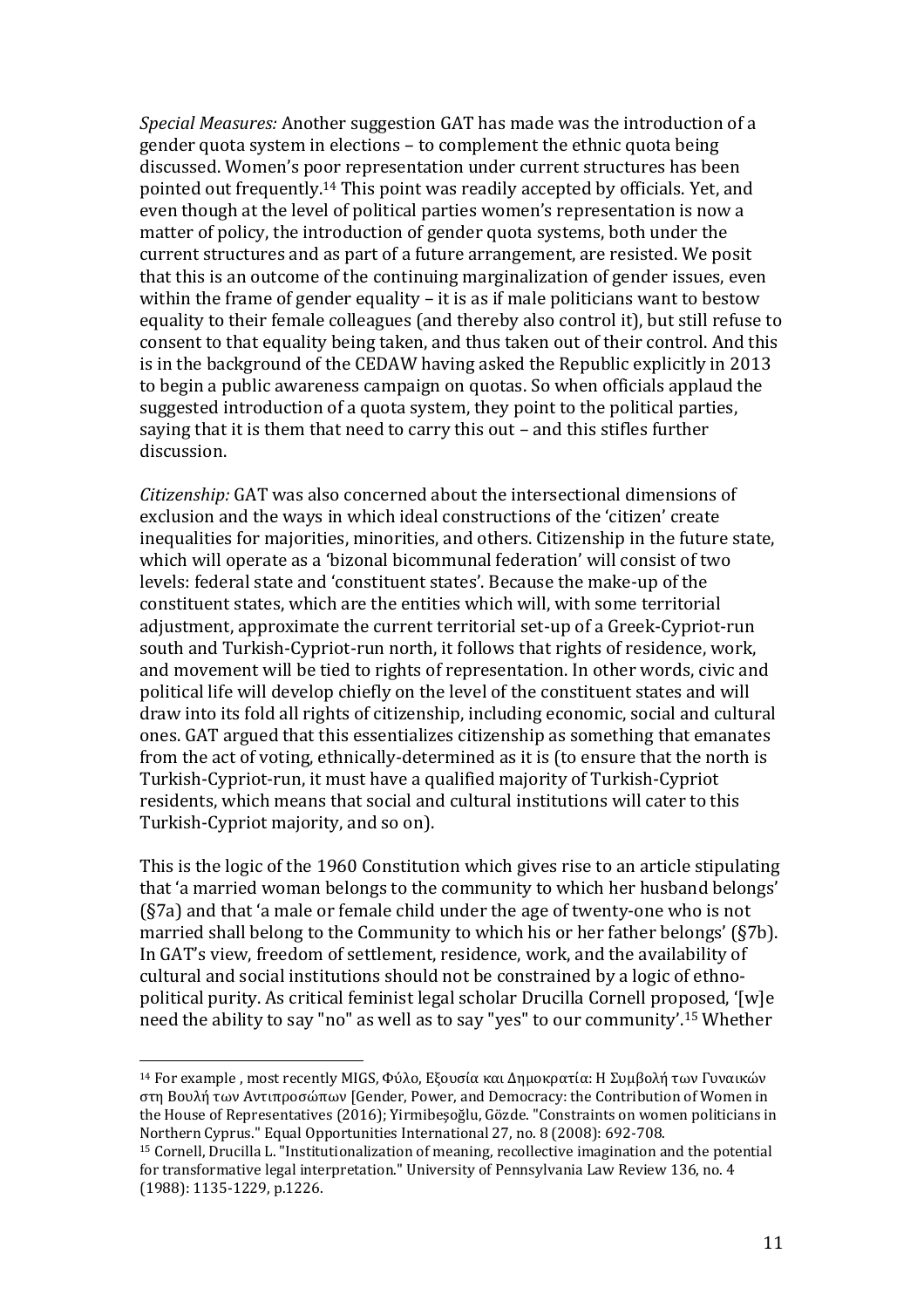in a Turkish-Cypriot-run north, or a Greek-Cypriot-run south, children, GAT argued, should be able to learn both languages at school, follow the same curriculum, be made aware of cultural differences as regards Greek- and Turkish- Cypriot identity but also beyond them, as much as citizens should have the opportunity to work and live anywhere on the island, irrespective of where they might register their vote. This flies in the face of the logic of ethnic separation, yet without yielding to the Greek-Cypriot nationalist position that calls for a unitary state in order to dilute the possibility of Turkish-Cypriot political representation. It sets different priorities for the system of governance, that emphasise education, family life, and social and cultural life, over electoral patterns and presumptions about them.

It was surprising to be assured that these concerns were answered, and that the issue of constituent state citizenship is 'simply an administrative matter', about where one registers their vote. Yet when probing how this translates onto education, we are also being told that there is no discussion about education. It is instead, reportedly, equally understood that the education systems will be separate in the constituent states. Education too, like voting, seems to be 'a purely administrative' matter. One in which of course, citizens, will grow up communicating in English and learning that they hail from two adversarial backgrounds. This seems the ultimate example of equivocality: saying 'yes' and meaning 'no'. Through this equivocality, issues can be deemed 'administrative', placed on hold until 'the time is right' and ultimately dealt with in a way that undermines the mainstreaming logic on which they are premised.

The question then naturally follows: how can such work be judged as successful? And are the failures inherent in the problems associated with UNSCR 1325? In the next section we offer a single answer to both questions: UNSCR 1325's limitations are both what frustrate the process of struggling for a feminist peace but also what enable it in the first place.

# **Getting heard**

 $\overline{a}$ 

*mindful of the important role of women in peace negotiations, as recognized by the Security Council in resolution 1325 (2000), I would encourage the sides to continue their engagement with the Gender Advisory Team… and to seriously consider its gender-focused recommendations on the main areas under discussion in the peace talks. (§43)*

Ban Ki Moon acknowledged GAT's efforts in his report on Cyprus on 24 November 2010.<sup>16</sup> At a point when recommendations were still in formation and the kinds of debates exemplified in the second section were taking place within the group, this was significant. GAT was the first, and to date only group in Cyprus, to organize on the basis of UNSCR 1325. GAT has found eager ears in

<sup>16</sup> UN Security Council.Report of the Secretary-General on his mission of good offices in Cyprus, 24 November 2010.(Doc. Ref:s/2010/603). Accessible at

http://www.uncyprustalks.org/media/SG%20Reports/S\_2010\_603.pdf (last accessed 4 May 2015).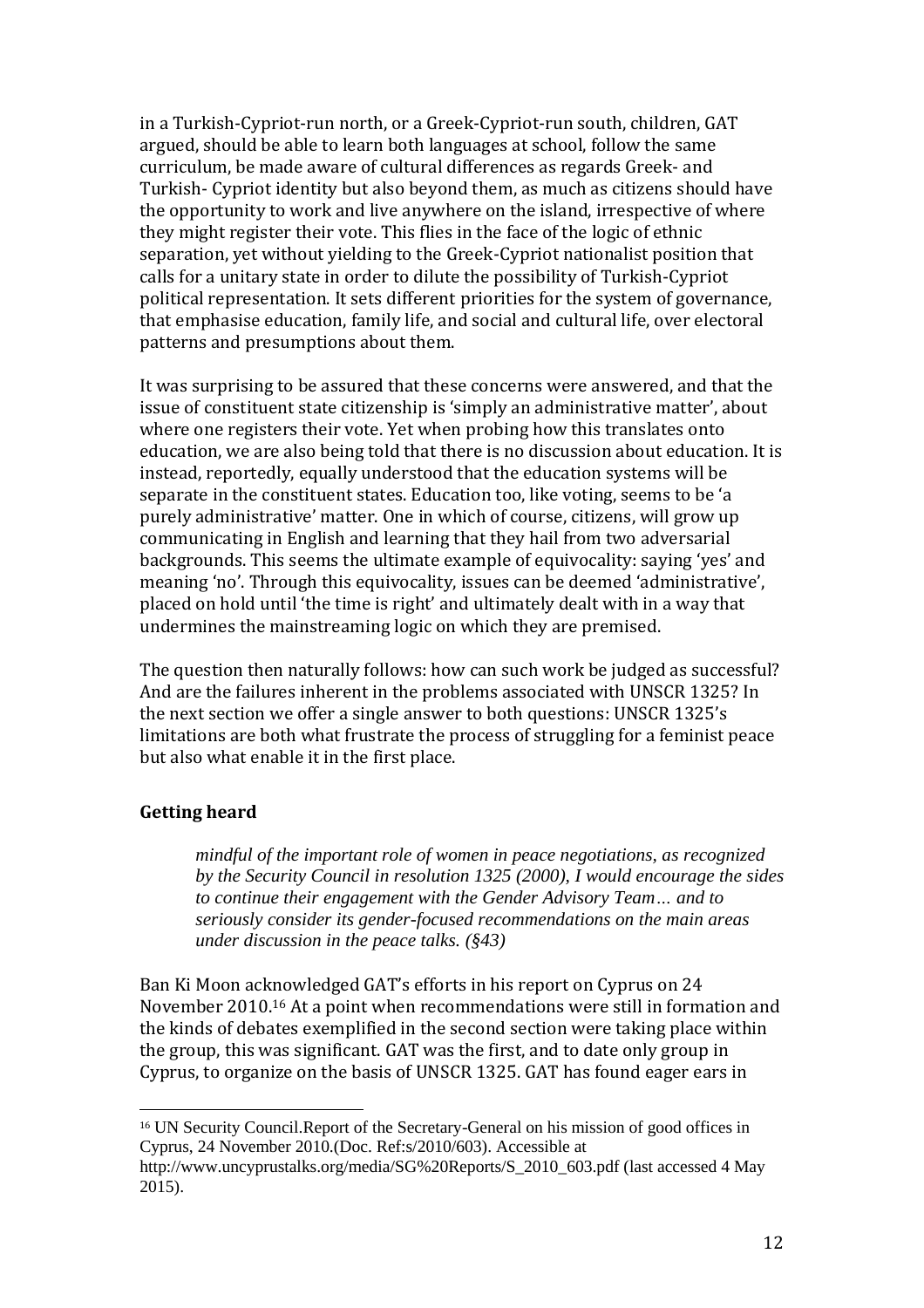local UN, who brokered communication with negotiators. In that period, UNFICYP (UN Force in Cyprus), the UN's third longest serving UN peacekeeping mission since 1964,<sup>17</sup> got its first female chief, through the appointment of Lisa Buttenheim as Special Representative of the Secretary-General on the island and Head of UNFICYP in 2010. This also coincided with the appointment of Major General Kristin Lund as the first female force commander of UNFICYP in 2014. These appointments were important in supporting local women's initiatives relating to the ongoing peace building process.

This facilitation offered between GAT and the negotiators was as crucial as discussing and exchanging ideas with women within and outside the peace movement and with peace activists outside the women's groups. GAT developed a multi-level strategy, bringing together and mediating between the local, the national, the global, the regional and the civil society. GAT started advocacy and lobbying at the national decision-making levels. GAT wrote letters to the Cypriot leaders. GAT also had several meetings with their advisors and engaged them in discussions concerning the incorporation of a gender sensitive perspective in the negotiations. As a result of this, both negotiators appointed a gender focal point within their offices. GAT also reached out to the civil society levels and shared its work and recommendations with other non-governmental organizations working on peace building in Cyprus. In 2010 and 2012 the UN mission invited GAT representatives and other gender-focused NGOs and practitioners to two open day events in 2010 and 2012 to mark the anniversary of UNSCR 1325. During these deliberations, Greek and Turkish Cypriot women from different organizations identified specific obstacles to women's participation in decisionmaking and in the formal or informal peace talks. It is from here on that GAT's recommendations to the negotiators take off. GAT also organized events and seminars on human security, citizenship and the family, and gender and citizenship in the EU. Such collaborations also produced major conferences on UNSCR 1325 in 2012 and 2016, and allowed the publication of recommendations in report form, their translation, and the production of a citizenship policy brief. GAT worked as a funneling mechanism, taking the experiences and concerns of grassroots and civil society women and gender activists and articulating them as specific interpretations of UNSCR 1325.

Then, in 2015, shortly after negotiations were re-invigorated following the election of a pro-reconciliation leader by Turkish-Cypriots, the leaders announced the set-up of a Technical Committee on Gender Equality. GAT responded to this announcement by contacting women from its wide network, involved in politics, public life, and civil society, to discuss common strategies. The meetings were informal, took place over a short amount of time but in a series to allow those present to express opinions and be heard, and proceeded on a loose agenda. What should a concerted action consist of? Should it be congratulatory or critical? Should it include guidelines for further steps? These questions evolved into larger and smaller ones: should 'feminism' be mentioned? Are we all feminists? Should quotas be set and at what percentages? What is the

<sup>17</sup> After UNTSO in Israel/Palestine (1948) and UNMOGIP in India/Pakistan (1949).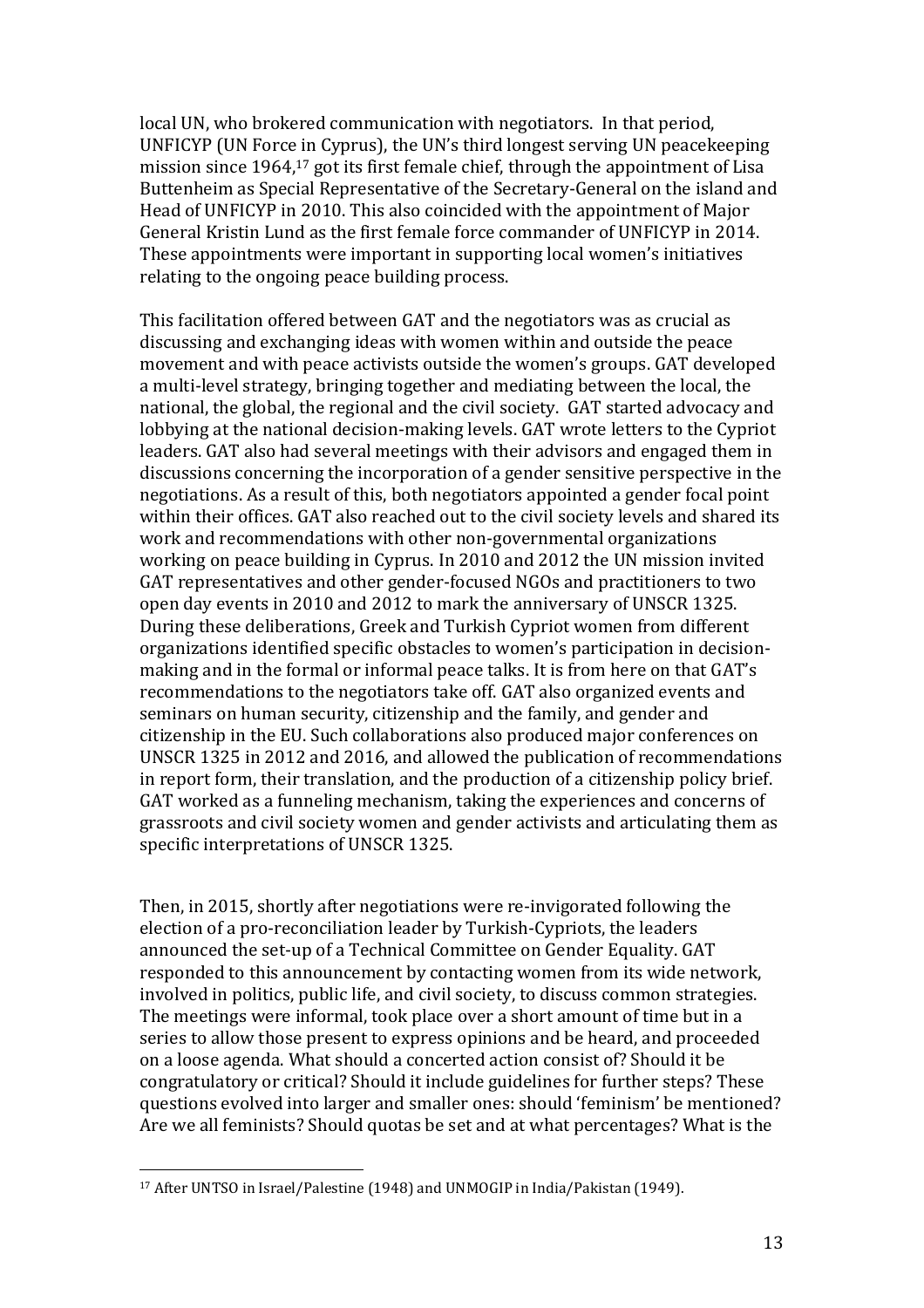meaning of gender mainstreaming? What does UNSCR 1325 mean? These were questions that GAT had thought long and hard about since its establishment in 2009, but was now discussing in detail with women who shared part of its political commitments, but by no means entirely.

The exercise resulted in the online posting of a petition, which in its first 10 days of going live gathered over 200 signatures.<sup>18</sup> The petition called for gender balancing in all negotiating teams of 30%-50%, gender experts inserted across the teams, international expertise at the intersections of gender, law and conflict resolution to be called upon in gender proofing documents, and transparency of the process. Nearly two years later, the specific parameters remain unheeded. Perhaps the most valuable insight that this experience offered was that support, however limited, is readily at hand and that women, as our opening section suggested, are ready to listen to one another and begin the process of reflection on 'community' that is required, as Cornell and Murphy suggest, in that 'psychic and moral space necessary for groups and individuals to engage with and recreate their multiple identifications [that is to be understood as freedom]'.<sup>19</sup>

Following the establishment of the Technical Committee on Gender Equality, the President of the Republic of Cyprus announced to the Global Leaders Meeting on Achieving Gender Equality and Women's Empowermenton 27 September 2015 that

*I am pleased to convey that in the margins of the bicommunal negotiations to reaching a settlement on the Cyprus problem, a Technical Committee on Gender Equality has already been established.*<sup>20</sup>

The disturbing word of note, of course is that reference to 'the margins of the negotiations'. In fairness, it should be said that the choice of word is probably a translation slip, from the Greek word '*plésio*', meaning frame, which is often used to refer to the mandate of the Committee on local occasions. However, even in this understanding of 'frame' the place of women's and gender issues continued to be, as a visual representation, something that goes around a picture and not in its content. This flippant description of the Committee's mandate as 'marginal', in other words, is telling of the mentality that governs gender equality in Cyprus. The surprising aspect of the statement is not so much in its substance, but more in the performance, i.e. the fact that it was uttered so innocently, without consideration of the decorum of 'thinking but not saying'. There is no pretense of equivocality here – and this shows how adamantly women's place in the centre of the picture (rather than its frame) is being resisted.

At the current juncture, with negotiations having reached a stalemate yet again, the step of women into the frame continues to remain elusive. At the same time, the strides taken must be recognised. Since 2009, other groups have also taken up UNSCR 1325 in their work. Examples are the 'Where are the Women?' project

<sup>18</sup> See at<http://www.ipetitions.com/petition/gender-in-cyprus-peace-negotiations> (last accessed 21 December 2016).

<sup>19</sup> Cornell, Drucilla, and Sara Murphy. "Anti-racism, multiculturalism and the ethics of identification." Philosophy & social criticism 28, no. 4 (2002): 419-449. <sup>20</sup> Full text at [http://www.cyprusun.org/?p=7289,](http://www.cyprusun.org/?p=7289) last accessed 21 December 2015.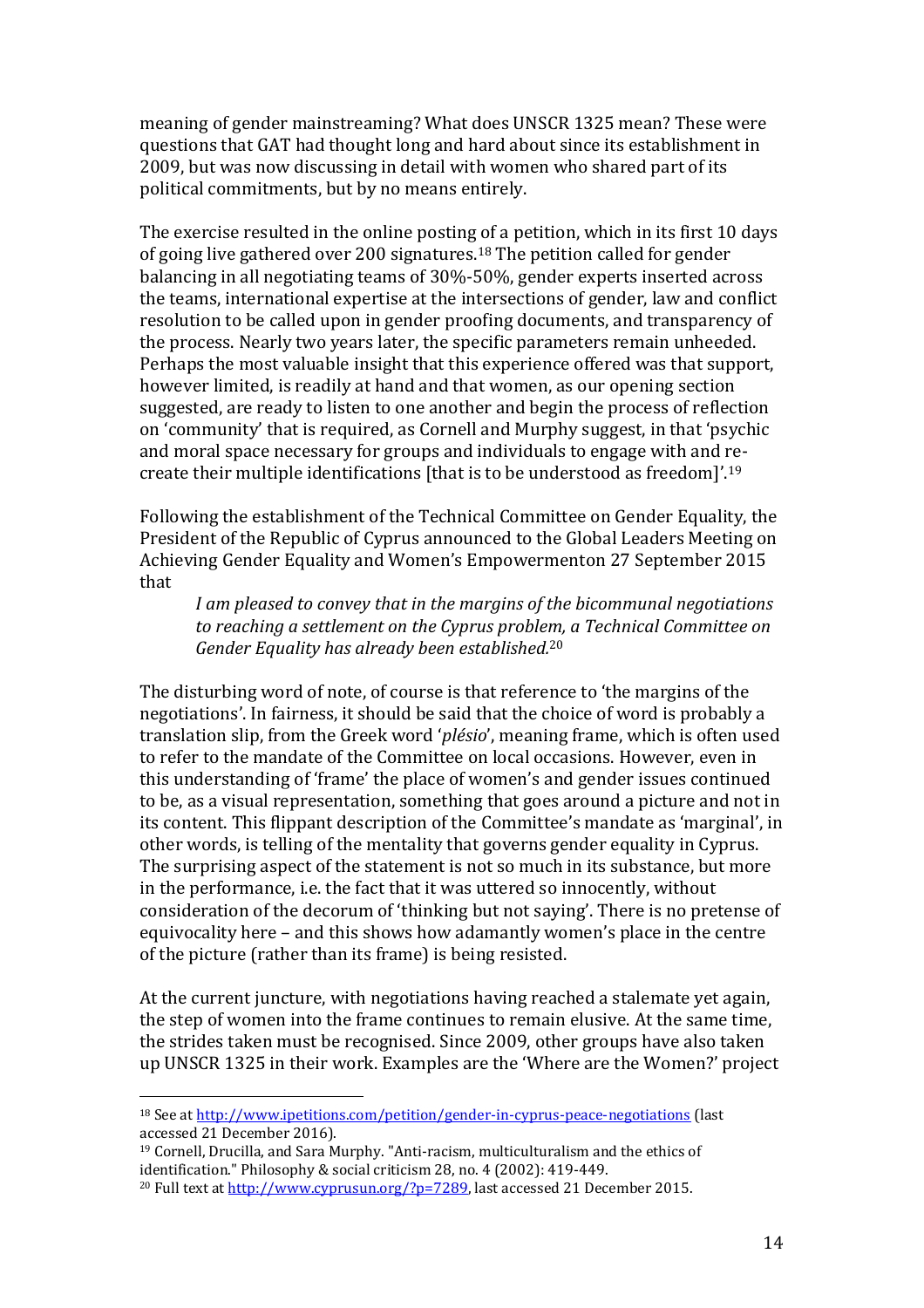carried out by the Cyprus Community Media Centre in 2013-2014,<sup>21</sup> a gender brief prepared by the polling project 'Cyprus 2015' in 2012,22 an emergency motion by the European Women's Lobby on the peace negotiations in 2015,<sup>23</sup> and a 'white book' produced by the Friedrich Ebert Foundation in 2017.<sup>24</sup> GAT has been consulted in these initiatives and it is in recognition its efforts that a number of its members were included in the Technical Committee. The new First Lady on the Turkish-Cypriot side in 2015, who has been credited with suggesting the set-up of the Technical Committee, had been a long-time gender and peace activist and friend of the group. This is again indicative of the significance of prior activity and networking.

The Technical Committee on Gender Equality has a unique mandate in relation to other committees, <sup>25</sup> tasked to identify and suggest solutions for everyday current problems, as well to envision a federal settlement. This dual role allows the committee to work on different directions. In its public presentations thus far (which delimit the extent to which members are able to discuss the Committee's work) it has issued statements on different occasions, hosted cultural events under its auspices, and explained that it produced and delivered to the negotiators documents with detailed suggestions on the gender parameters of a settlement. The significance of this expanded role goes further than 'ticking the 'gender box', pointing to an important, if inadvertent, contribution of all the preparatory work that GAT exemplifies. Along with Committees on Culture and Education also set up in 2015, the Committee on Gender Equality represents the leaders' attempt to listen to 'civil society', as they comprise activists who sit alongside technocrats from the public sector in the two sides. In practice problems do persist, and criticism has been raised regarding transparency in practice, especially given that committee work cannot be publicly presented and recommendations will be utilized when 'everything has been agreed'. Whether negotiations resume in the near future or not, these are valuable lessons for officials and activists alike.

# **Conclusion**

 $\overline{a}$ 

on-an-equal-footing-with-men-in

<sup>24</sup> [http://www.fescyprus.org/media/publications/White\\_book-WEB.pdf](http://www.fescyprus.org/media/publications/White_book-WEB.pdf)

<sup>21</sup> See

http://www.cypruscommunitymedia.org/index.php?option=com\_content&view=article &id=568&Itemid=132&lang=en

<sup>22</sup> See http://3n589z370e6o2eata9wahfl4.wpengine.netdna-cdn.com/wpcontent/uploads/2012/11/2012 11 07 CYP Brief Gender Peace Talks.pdf <sup>23</sup> See http://www.womenlobby.org/EWL-calls-on-Cypriot-leaders-to-include-women-

<sup>&</sup>lt;sup>25</sup> Specifically, it states that: "The Committee will look into the gender perspective of how life in Cyprus is affected as a result of the status quo. Like all other technical committees, it may submit recommendations on how to overcome specific issues or suggest ways of better integrating the gender perspective. It is a mechanism for bringing gender specific and sensitive issues to the forefront and, in this context and bearing in mind UNSCR 1325, may also provide input as to what needs to be borne in mind from a gender perspective in the framework of the settlement. Specific recommendations on ensuring gender equality in a united Cyprus may be submitted to this end."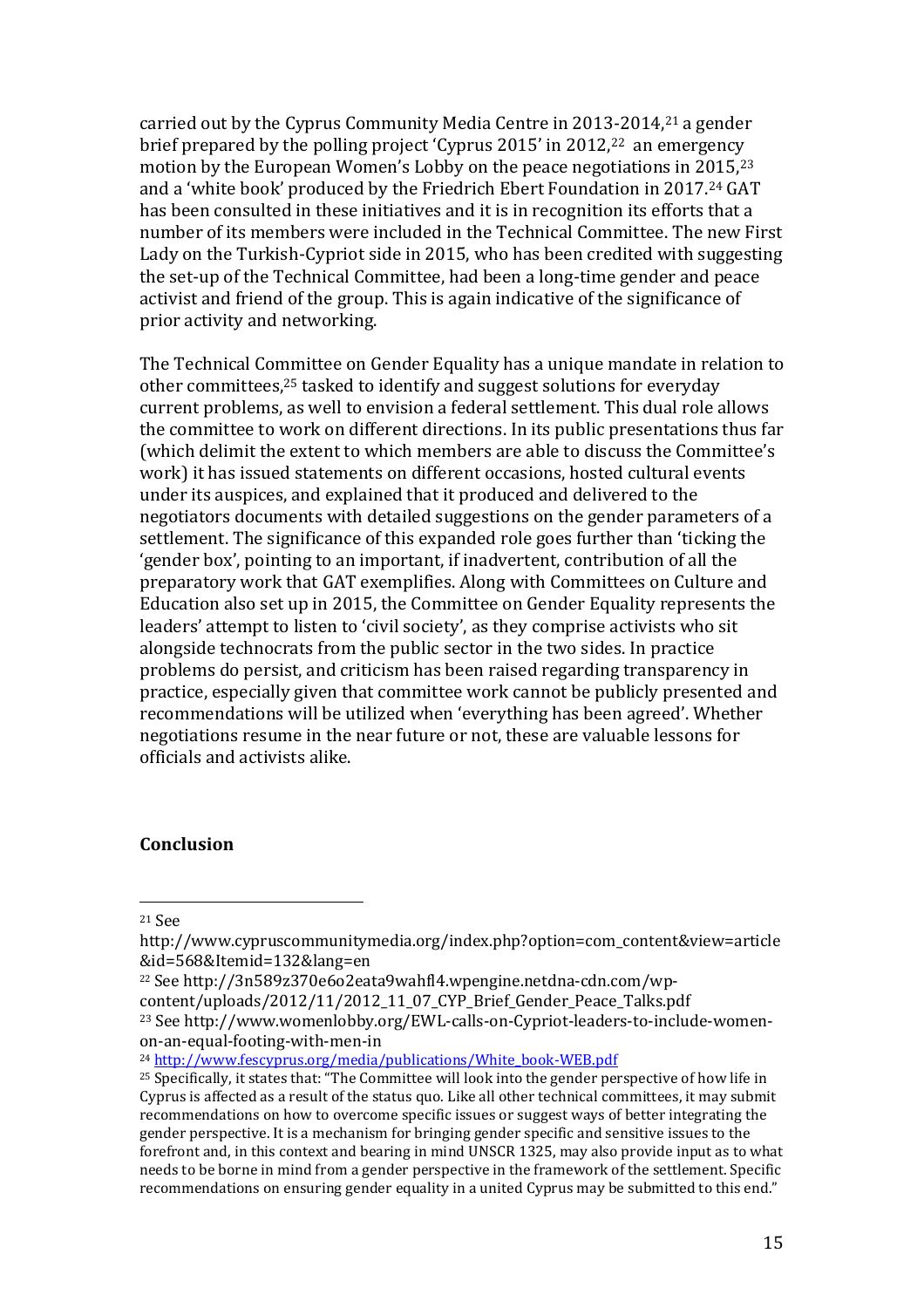- *You need to decide whether you are a think-tank or a movement; and if the latter, you need to get other women on board* Visiting UN advisor to GAT members
- *The gay rights activists organize an event and thousands of people join and all the politicians support it. Women organize events and nobody comes.* Local activist on Open Day workshop organized by UN Women
- *I don't want to use the word 'feminist' to describe myself. I think it is a category used by some women to exclude others by measuring up each other's 'feminism'.*

Local activist on meeting with visiting international women's delegation

In recent years, there has been increased attention in Cyprus on the implementation of UNSCR 1325 in the peace process. GAT's formation was initially spurred by this attention. In meeting with negotiators, politicians, visiting dignitaries, and networking with NGOs, GAT has seen its efforts bear fruit over time. However, we have also become increasingly aware of the criticisms levelled against UNSCR 1325, and its 'sister resolutions' (1820, 1888, 1889, 1920, 2106, 2122, 2242). Taking them together, Ni Aolain<sup>26</sup> eloquently explains, allows us to see them as weak instruments that often reaffirm women's traditional roles and re-establish a neocolonial world order whereby states 'advanced' in gender equality draw up national action plans targeting southern, conflict-ridden and misogynist societies. The quotes we have chosen for this final section illustrate this north-south divide. Visiting dignitaries have unfailingly hailed from the north in the last few years. In GAT's efforts to network with women across the 'south', we have heard from women from Libya, Syria, Egypt, Iraq, Israel/Palestine, Croatia, Greece and Turkey, that 'implementation' is problematic across the region. We therefore take seriously and share, Ni Aolain's concerns about UNSCR 1325 that lead her to question 'whether, as feminists, we should be there'.

As feminist social theorists, who are located in a particular political context that often confronts us with issues of involvement, we are keenly aware of the complex ethical, political, and practical questions implicated in the transition from advocacy based on research and experience to movement-building. We are often positioned at an uncomfortable critical and analytical distance from comparisons and evaluations of other rights against women's or from rejections of feminism as articulated in the quotes above. It is the same discomfort we have grown up feeling vis-à-vis peace activists who had no time for women's voices in previous eras, and with women's organizations who have been unwilling to 'touch the national issue'. We recognize women's efforts in Cyprus as situated, often fragmented and conflictual, but also multiply disempowered.

We therefore believe it is important retain UNSCR 1325 as a tool that can bring together disparate voices, but that it is equally important to attend to meanings

<sup>26</sup> 2016, and here